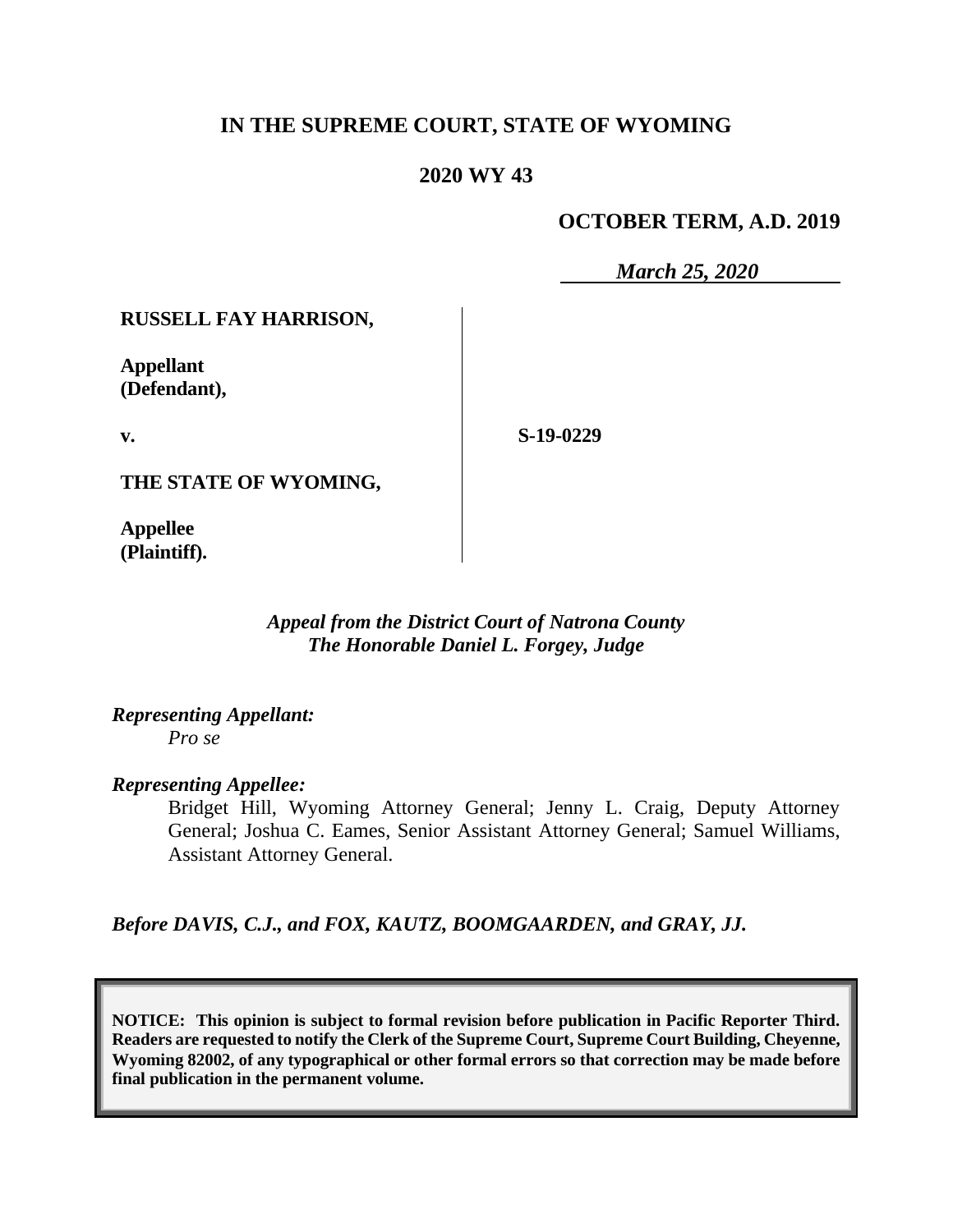## **DAVIS**, **Chief Justice.**

[¶1] In 1981, Russell Harrison pled guilty to first degree murder in the beating death of his ex-wife. In exchange, the State agreed that it would not seek the death penalty, and the district court sentenced Mr. Harrison to life in prison, the sentence that all parties agreed was the only available alternative to the death penalty. In the years following, Mr. Harrison made numerous failed attempts to challenge his sentence on grounds that he understood he would only serve seven to eight years in prison. In 2019, he filed a motion to enforce his claimed plea agreement, which the district court treated as a W.R.Cr.P. 35(a) motion and denied. Mr. Harrison appeals, and because his brief on appeal fails to comply with the Wyoming Rules of Appellate Procedure and contains no cogent argument or citation to pertinent authority, we summarily affirm.

# **DISCUSSION**

[¶2] Mr. Harrison's *pro se* brief on appeal contains no statement of issues, no statement of the case with citations to the record, and no argument supported by cogent argument and pertinent authority. It is instead a five-sentence long document that does no more than state his belief that he should have been required to serve no more than seven to eight years in prison for the first degree murder of his ex-wife, along with a reference to an earlier submitted commutation request. The brief therefore does not comply with our rules of appellate procedure. *See* W.R.A.P. 7.01; *Osban v. State*[, 2019 WY 43, ¶ 7 n.2, 439 P.3d](http://www.westlaw.com/Link/Document/FullText?findType=Y&serNum=2048072264&pubNum=0004645&originatingDoc=I56c9ad00290e11eaac0ee4466ee51240&refType=RP&fi=co_pp_sp_4645_741&originationContext=document&vr=3.0&rs=cblt1.0&transitionType=DocumentItem&contextData=(sc.Search)#co_pp_sp_4645_741)  [739, 741 n.2 \(Wyo. 2019\)](http://www.westlaw.com/Link/Document/FullText?findType=Y&serNum=2048072264&pubNum=0004645&originatingDoc=I56c9ad00290e11eaac0ee4466ee51240&refType=RP&fi=co_pp_sp_4645_741&originationContext=document&vr=3.0&rs=cblt1.0&transitionType=DocumentItem&contextData=(sc.Search)#co_pp_sp_4645_741) (Court will not consider arguments unsupported by cogent argument, cites to record, and relevant authority); *Byerly v. State*, 2019 WY 130, ¶ 17, 455 P.3d 232, 241 (Wyo. 2019) (reference to prior filings is not substitute for cogent argument and does not comply with rules of appellate procedure). We have also said:

> [W]hile there is a "certain leniency . . . afforded the pro se litigant[,] . . . [w]hen a brief fails to present a valid contention supported by cogent argument or pertinent authority, 'we consistently have refused to consider such cases, whether the brief is by a litigant *pro se* or is filed by counsel.'" *Call v. Town of Thayne*, 2012 WY 149, ¶ 15, 288 P.3d 1214, 1217 (Wyo. 2012) (quoting *Berg v. Torrington Livestock Cattle Co.*, 2012 WY 42, ¶ 14, 272 P.3d 963, 966 (Wyo. 2012)); *see also Byrnes v. Harper*, 2019 WY 20, ¶ 3, 435 P.3d 364, 366 (Wyo. 2019).

*In the Interest of BASS*, 2020 WY 27, ¶ 7, 458 P.3d 857 (Wyo. 2020) (quoting *Jarvis v. Boyce*, 2019 WY 124, ¶ 2, 453 P.3d 780, 781 (Wyo. 2019)).

[¶3] "The failure to comply with any . . . rule of appellate procedure . . . is ground only for such action as the appellate court deems appropriate, including but not limited to: refusal to consider the offending party's contentions . . . and affirmance." *Jarvis*, ¶ 4, 453